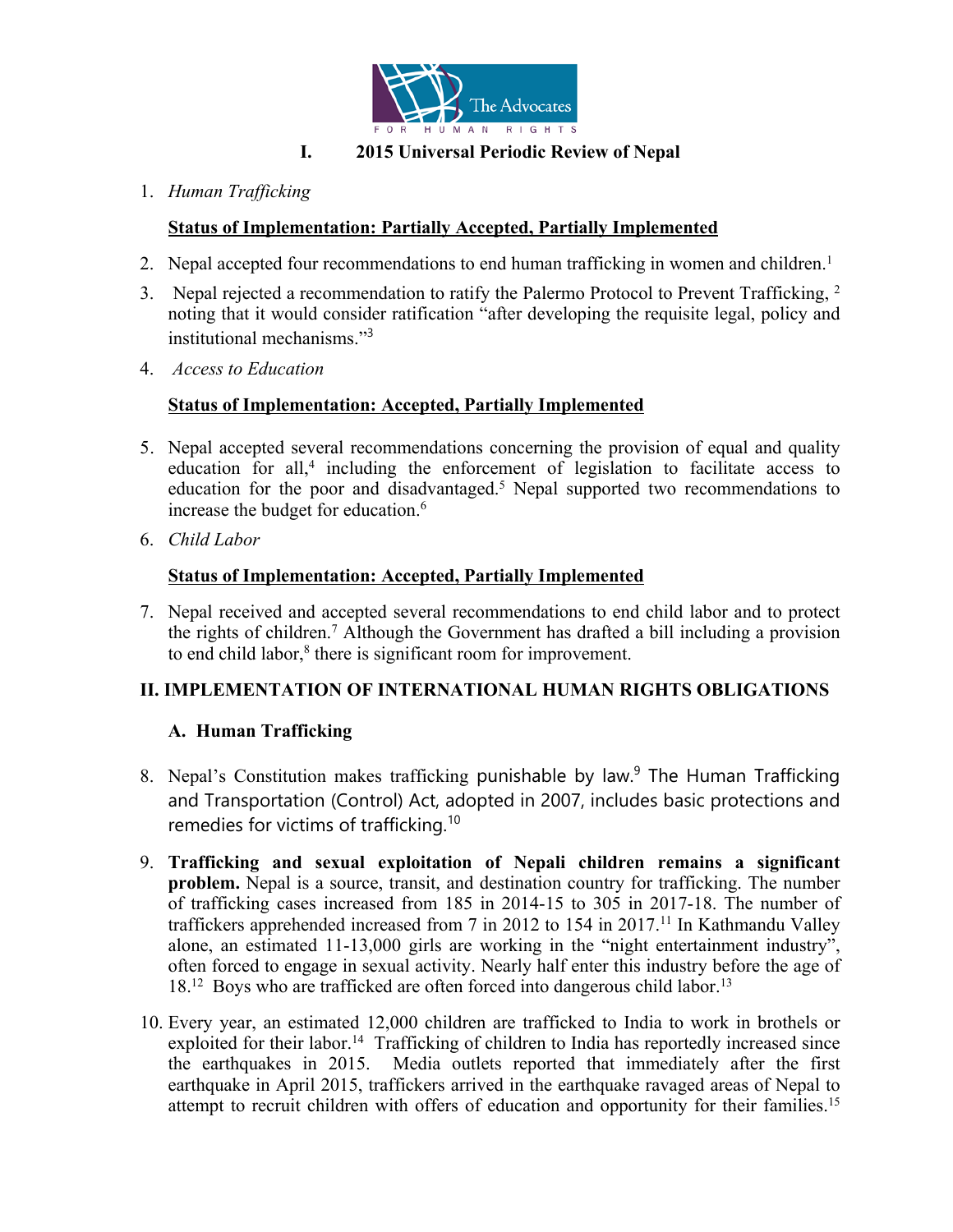UNICEF intercepted 1,000 women and children who were trafficked across the border between Nepal and India following the earthquakes.<sup>16</sup>

- 11. **Although the Nepali government revised the Human Trafficking Control Act (HTTC) in 2016, the legislation is insufficient.** The government'<sup>s</sup> laws do not criminalize all forms of labor trafficking and sex trafficking and the HTTC does not explicitly address pornography, internal trafficking, or trafficking in the process of migration. These forms of trafficking are covered under the Foreign Employment Act which does not provide the victim remedies available under the HTTC, leaving many victims of trafficking without adequate remedy. 17
- 12. Police officers lack awareness regarding the anti-trafficking law, leading to poor investigation techniques and impeded prosecutions. In Fiscal Year 2016-17, for instance, the Department of Foreign Employment received 2,383 cases of trafficking, ye<sup>t</sup> police registered between 200 and 300 cases. 18
- 13. Further, official corruption remains <sup>a</sup> serious problem, both direct complicity and negligence. The Government did not repor<sup>t</sup> investigations into several documented allegations.<sup>19</sup> Reports indicate that political parties pressure authorities to drop cases and that traffickers are tied to governmen<sup>t</sup> officials. <sup>20</sup> Businesses discovered to facilitate trafficking are rarely prosecuted.<sup>21</sup>
- 14. Although Nepal has national standards for care and protection of trafficking victims, referrals for services to government-run, one-stop emergency centers located within hospitals, as well as to NGOs, remain ad hoc and inadequate.<sup>22</sup> NGOs report that, while the Government cooperated with them to identify and remove trafficking victims, it did not provide them with the financial or material support necessary for victim care.<sup>23</sup> Currently, there are 10 shelters for trafficking victims in Nepal that are operated by NGOs with little government assistance. $^{\mathrm{24}}$ The shelters assisted 1,021 victims of crime, including trafficking victims, during the last fiscal year, but could not accommodate all identified trafficking victims and did not always care for male victims.<sup>25</sup> Further, as the shelters are not able to provide long-term shelter or counseling to victims who file cases against their traffickers, many victims reportedly did not pursue cases against their traffickers.<sup>26</sup>

#### **B. Access to Education**

- 15. The 2015 Constitution of Nepal and the Education Act Eight Amendment Bill (June 2016) guarantee basic compulsory education through grade 8.<sup>27</sup>
- 16. **Nepal has made significant improvements in some areas of education since the last UPR.** The net enrollment rate in primary schools has risen to 97 percen<sup>t</sup> over the last 20 years. <sup>28</sup> Basic primary education is now free and compulsory through grade 8. <sup>29</sup> Nepal has also achieved gender parity in primary level education.<sup>30</sup>
- 17. **In spite of these positive trends for educational opportunity, many Nepali children still face serious problems in accessing their right to education.** 770,000 children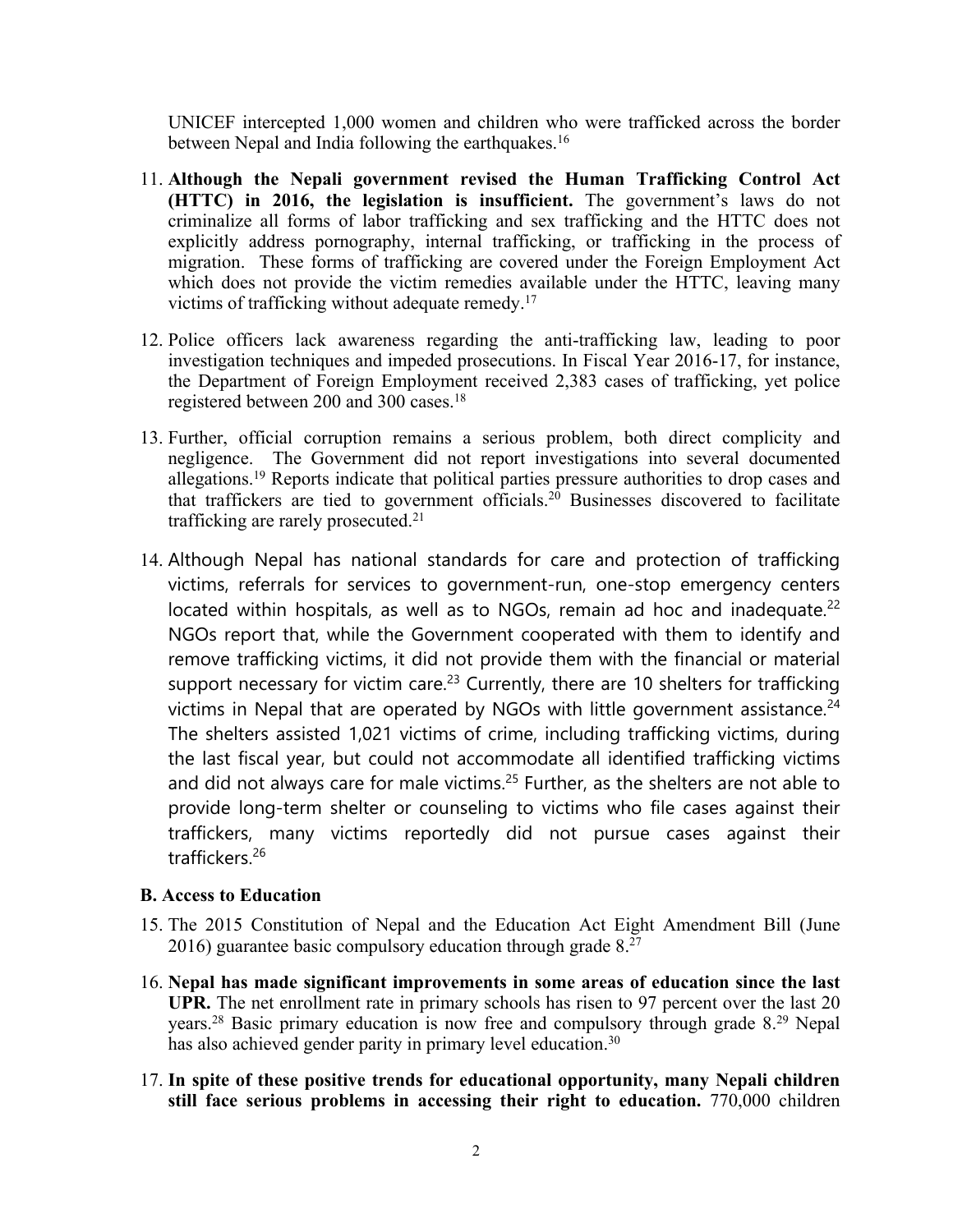between the ages of 5 and 12 are still not enrolled in elementary school. Just half of the students in grades 3, 5, and 8 meet the academic requirements for mathematics in Nepal. Attendance rates are also low at just 51 percent.<sup>31</sup>

- 18. The hidden costs of school also continue to be <sup>a</sup> barrier that prevents many children in low-income families accessing education. Although the Constitution guarantees free and compulsory primary education, governmen<sup>t</sup> schools still require parents to pay school fees and buy other supplies like textbooks. <sup>32</sup> More than half of all expenditures for textbooks and uniforms in Nepal were borne by private households in 2015.<sup>33</sup>
- 19. **The experience of students at The Advocates' Sankhu-Palubari Community School highlights the barrier that hidden costs represen<sup>t</sup> in Nepal.** For example, one female student described how her parents are illiterate and her father works numerous occupations in an effort to make ends meet. The family has no extra money for examination fees, school uniforms or textbooks. If it were not for the free education provided by the Sankhu-Palubari Community School, she would not be able to be in school at all. 34
- 20. Additionally, it is common for low-income families in the area to delay schooling for their children so they can assist in labor in the fields. A student in grade four at SPSC was not able to start school until age nine as he was <sup>a</sup> victim of child labor. 35
- 21. **Gender barriers continue to exist for girls trying to access their right to an education**. The Government'<sup>s</sup> efforts to reduce discrimination and increase gender parity have been more successful in urban areas than in rural areas. As many as two-thirds of adolescent girls in rural areas reportedly are not attending school. <sup>36</sup> Overall, there is <sup>a</sup> higher dropout rate for girls compared to boys.<sup>37</sup> More than 80 percent of Nepali girls are out of school by grade 11. 38
- 22. Girls face barriers to accessing education due to geographic distance from school, household responsibilities, and lack of parental support.<sup>39</sup> In addition, 32.4 percent of schools in Nepal lack separate toilet facilities for girls, which creates barriers to school attendance, especially when they are menstruating. 40 Further, the continued practice of early marriage in Nepal contributes to the high dropout rate for girls. In 2016, thirtyseven percen<sup>t</sup> of girls in Nepal were married before age 18 and ten percen<sup>t</sup> were married before age ten. 41
- 23. **Children with disabilities also face difficulties accessing education.** In 2016, 30.6 percen<sup>t</sup> of children with disabilities – between 15,000 and 56,000 children, were out of school. <sup>42</sup> Children with disabilities who do attend school receive unequal and segregated education, and struggle with accessiblity. One student, for instance, crawled from classroom to classroom for seven years because his school was not wheelchair accessible.<sup>43</sup> Teachers do not have adequate training or curricula to teach children with physical or mental disabilities. 44

## **C. Child Labor**

24. Nepal revised the Child Labor (Prohibition and Regulation) Act in 2016 following pressure from civil society.<sup>45</sup> Revisions include increased victim compensation, mandatory detention for the accused during trial, and access to translators for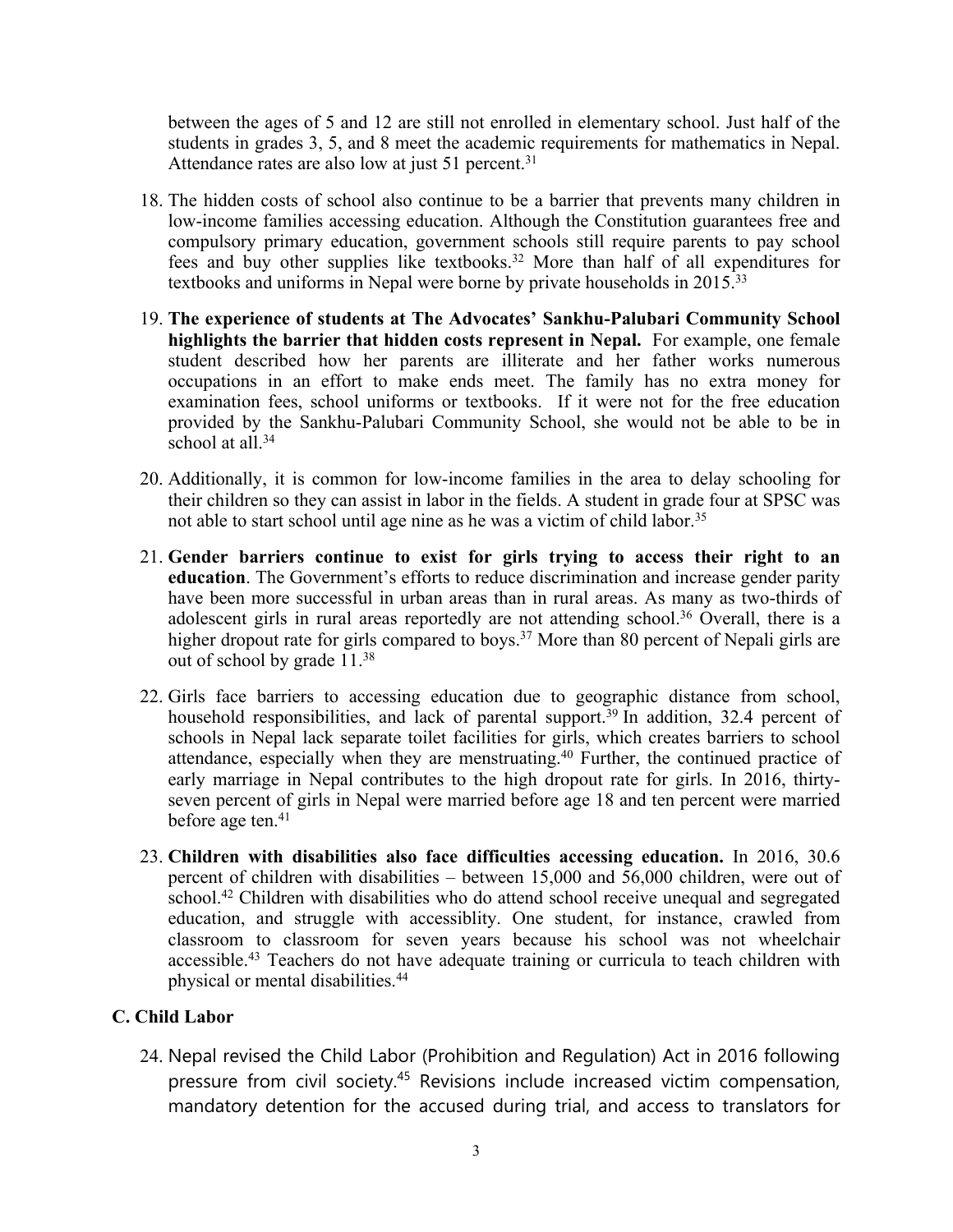the victim.<sup>46</sup> Nepal has enacted a ten-year Action Plan for the elimination of child labor by 2025.<sup>47</sup>

- 25. **Child labor remains <sup>a</sup> widespread problem in Nepal.** Although child labor is declining in Nepal, there are still an estimated 1.6 million children who are working in child labor. $^{48}$  More than one-quarter (26 per cent) of all 5 to 17-year-olds in Nepal are engaged in child labor.<sup>49</sup> The Government of Nepal's National Planning Commission reports that, of the children between 5-17 engaged in child labor, 30 percent work in hazardous conditions. 50
- 26. Labor in brick kilns is one of the most common forms of child labor and also one of the most exploitative. A 2017 repor<sup>t</sup> on child labor in Nepal noted that of participants (ages 5-18), 53 percen<sup>t</sup> of boys and 47 percen<sup>t</sup> of girls worked in brick factories. <sup>51</sup> Child labor is also common in agriculture and other sectors. 52
- 27. **Although Nepal has enacted legislation to combat child labor, serious problems in implementation remain.** Limited human resources and institutional capacity are available to implement child labor policies. 53 Insufficient awareness about the causes and consequences if child labor impeded progress on implementation of the National Master Plan that targets all forms of child labor in Nepal.<sup>54</sup> In addition, free compulsory education is only at the primary level, making children age 13 and older vulnerable to child labor despite not being legally permitted to work.
- 28. While most child laborers work in the informal sector in Nepal, governmen<sup>t</sup> inspectors do not regularly inspect the informal sector for violations. <sup>55</sup> NGOs repor<sup>t</sup> that the Department of Labor (DOL) is unwilling to take meaningful action against perpetrators of child and forced child labor and does not undertake many unannounced inspections. 56
- 29. Some of the children at the Sankhu-Palubari Community School worked in child labor before coming to the school. For example, one student originally from the Tarai region, was forced to work as <sup>a</sup> domestic servant at <sup>a</sup> very young age as his family was unable to support him.<sup>57</sup> Another student described working with his brothers and their parents at a brick factory, hauling heavy buckets of mud, straw and water used to make the bricks. Even though he was 5 years old at the time, he had to ge<sup>t</sup> up at 3 am every day to do the work. 58 Throughout the interviews, there were multiple children from lower income families who were forced into child labor due to their families economic status, ending or delaying their education. 59
- 30. The COVID-19 pandemic also increases risk factors for the use of child labor. 60 Economic insecurity may cause households to resort to child labor on <sup>a</sup> more regular basis. 61 Job insecurity may also push children into more informal work where they receive less protection and are more vulnerable to exploitation.<sup>62</sup> In addition, the shutdown of schools may increase an already high dropout rate among Nepali children.<sup>63</sup>

#### **III.RECOMMENDATIONS**

#### 31. **Recommendations regarding trafficking**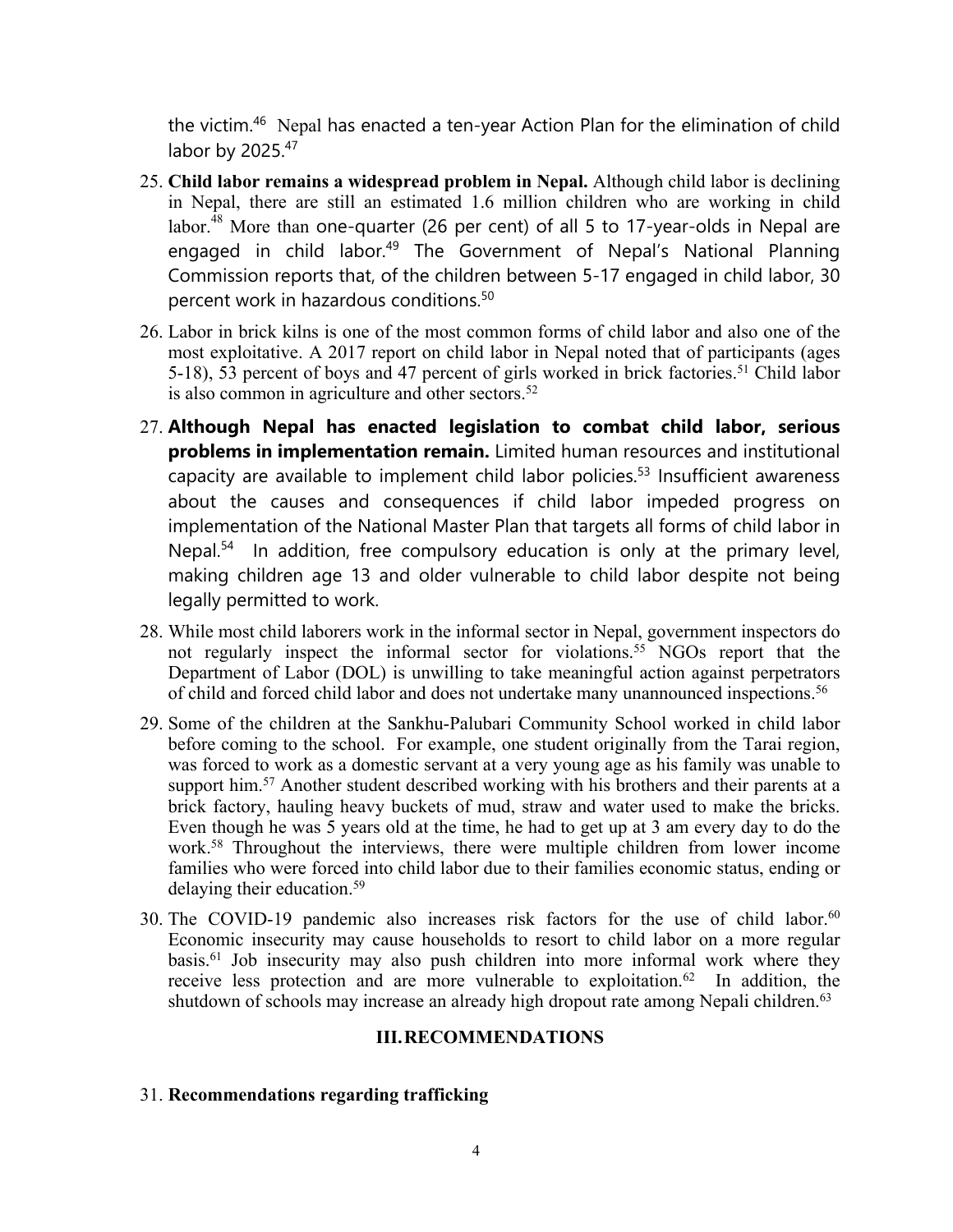- Revise the Human Trafficking and Transportation Control Act (HTTCA) to bring the definition of human trafficking in line with international law.
- Specifically address pornography and internal trafficking of all kinds in the HTTCA rather than the Foreign Employment Act.
- Increase law enforcement efforts against all forms of trafficking and against officials complicit in trafficking-related crimes.
- Implement HTTCA victim protection provisions and ensure that victim services are available to all victims of trafficking.
- Create a comprehensive trafficking reporting system with data disaggregated by age, sex, geographic location, ethnicity and socio-economic background.

## 32. **Recommendations regarding access to education**

- Make education compulsory and free throughout Nepal for all children without discrimination from pre-K through grade 10.
- Take steps to address barriers to education caused by hidden costs through scholarship or other programs.
- Continue success in increasing enrollment of girls by prioritizing the gender gap in education for rural girls.
- Expand targeted programs for children from poor families and children from marginalized groups.
- Reward high-performing community schools that serve children from poor families and children from marginalized groups through governmen<sup>t</sup> subsidies of teacher salaries.
- Increase accountability and transparency in the education budget to address corruption, including independent monitoring of budget allocations and disbursements.
- Desegregate classrooms for students with disabilities and.
- Provide funding and resources to schools to make them more accessible for students with disabilities and provide trainings and curricula to teachers on how to teach children with disabilities.

# 33. **Recommendations regarding child labor**

- Raise the minimum wage of work into full compliance to ensure all children under 18 receive full protection under the Convention on the Rights of the Child and its Optional Protocols.
- Make all efforts, including taking both preventative measures and punitive measures against violators, to ensure that children do not engage in labor under harmful conditions.
- Strengthen the implementation and enforcement of existing legislation and regulations on child labor, including expanding the number of labor-inspector positions and filling all vacant positions with persons with strong qualifications in the area of child labor.
- Expand legislation and regulations of child labor to include the informal sector.
- Collect disaggregated data regarding the situation of children engaged in child labor since the earthquakes of 2015, as well as the during the COVID-19 pandemic.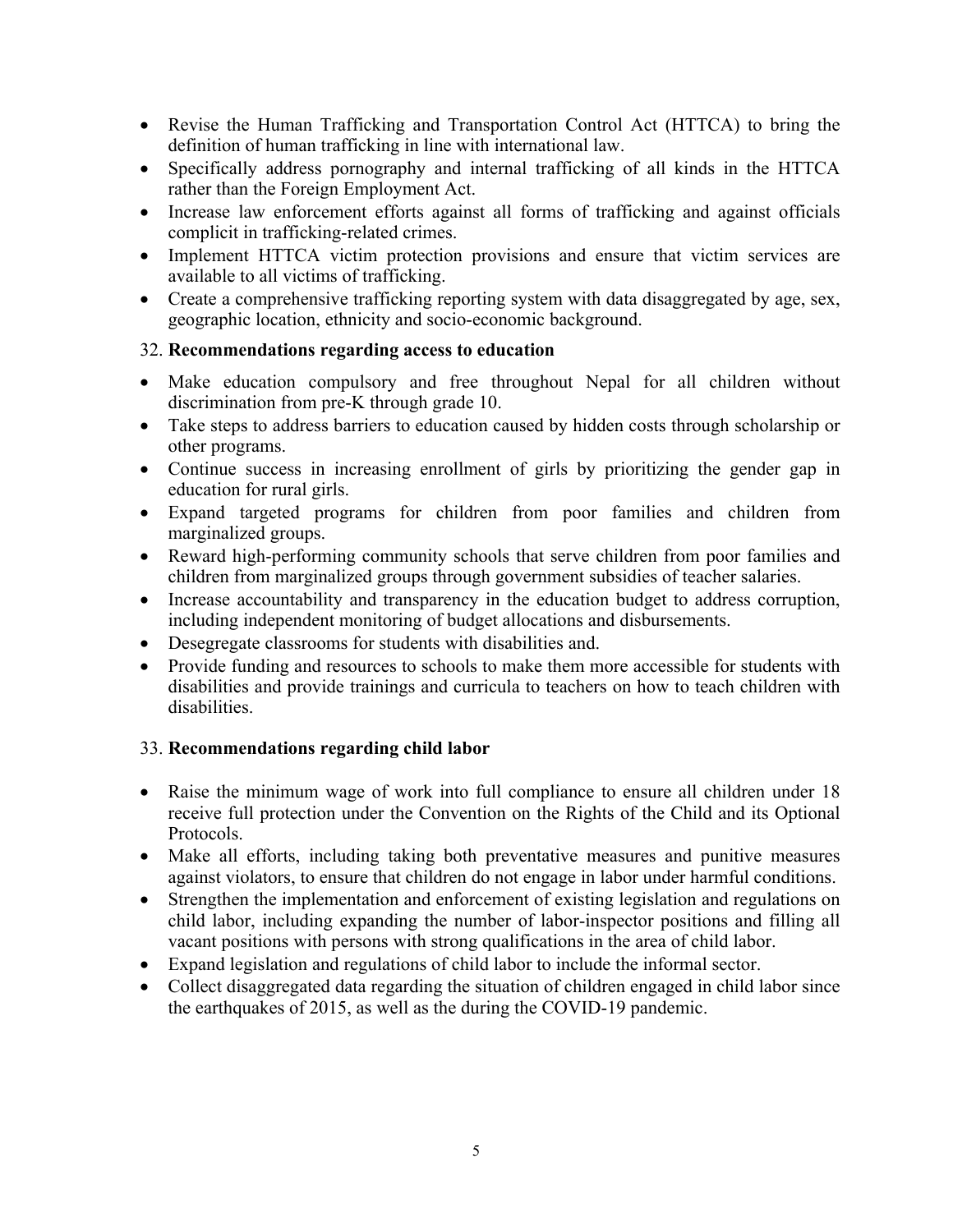Punish Trafficking in Persons, Especially Women and Children (Egypt).

3 Human Rights Council, Rights Council, *Report of the Working Group on the Universal Periodic Review on Nepal: Addendum*, (24 February, 2016), UN Doc. A/HRC/31/9/Add.1. ¶18

5 Human Rights Council, *Report of the Working Group on the Universal Periodic Review on Nepal*, (23 December 2015), UN Doc. A/HRC/31/9. ¶122.48 Take measures to enforce legislation prohibiting child labour and to facilitate access to education for all children, particularly the poor and disadvantaged (Brazil); ¶122.49 Enforce legislation prohibiting child labour, facilitate access to education for poor and disadvantaged children and reinforce labour inspections (Slovenia);

6 Human Rights Council, *Report of the Working Group on the Universal Periodic Review on Nepal*, (23 December 2015), UN Doc. A/HRC/31/9. ¶122.98 Continue to increase spending on education in order to improve coverage and quality of education with the special attention to the right to education of the vulnerable groups, including poor students, girls and children with disabilities (China); ¶122.103 Continue its efforts to improve access to education for all, including by providing adequate resources (Indonesia); 7 Human Rights Council*, Report of the Working Group on the Universal Periodic Review on Nepal,* (23 December 2015), UN Doc. A/HRC/31/9. ¶122.48 Take measures to enforce legislation prohibiting child labour and to facilitate access to education for all children, particularly the poor and disadvantaged (Brazil);,¶122.49 Enforce legislation prohibiting child labour, facilitate access to education for poor and disadvantaged children and reinforce labour inspections (Slovenia); ¶122.50 Reinforce and protect the rights of children, in particular by eliminating child labour and facilitating access of poor children to education (Djibouti); ¶122.51 Give specific attention to the implementation of the plan aimed at eliminating worst form of child labour by 2016 and all forms of child labour by 2020, including prohibiting child labour in the informal sector (Russian Federation);

8 The Child Labor (Prohibition and Regulation) Amendment Act, 35 (July 29, 2016). Also available online at [https://pencil.gov.in/THE%20CHILD%20LABOUR%20\(PROHIBITION%20AND%20REGULATION\)%20AMEN](https://pencil.gov.in/THE%20CHILD%20LABOUR%20(PROHIBITION%20AND%20REGULATION)%20AMENDMENT%20ACT,%202016(1).pdf)

<sup>1</sup> Human Rights Council*, Report of the Working Group on the Universal Periodic Review on Nepal,* (23 December 2015), UN Doc. A/HRC/31/9. ¶121.8 Finalise the revision of child act in order to set up coordination mechanism related to cases of child victims trafficking (Timor-Leste); ¶121.25 Make increased efforts to introduce and effectively carry out new measures to deal with human trafficking of women and children (Japan); ¶122.46 Ensure that the police provide <sup>a</sup> safe and confidential environment for women and girls to report incidents of violence, including sexual violence and incidents of trafficking, and that all complaints are recorded and effectively investigated (Netherlands); ¶122.47 Strengthen measures to combat violence against children, particularly with regard to the prevention of early and forced child marriages and child trafficking and in particular through awareness-raising campaigns among families (Belgium);

<sup>2</sup> Human Rights Council*, Report of the Working Group on the Universal Periodic Review on Nepal,* (23 December 2015), UN Doc. A/HRC/31/9. ¶123.12 Consider ratifying the Palermo Protocol to Prevent, Suppress and

<sup>4</sup> Human Rights Council, *Report of the Working Group on the Universal Periodic Review on Nepal*, (23 December 2015), UN Doc. A/HRC/31/9. ¶122.102 Ensure equal access to education for all children (Namibia); 122.108 Take measures to ensure compulsory and free primary and quality education for all (Maldives);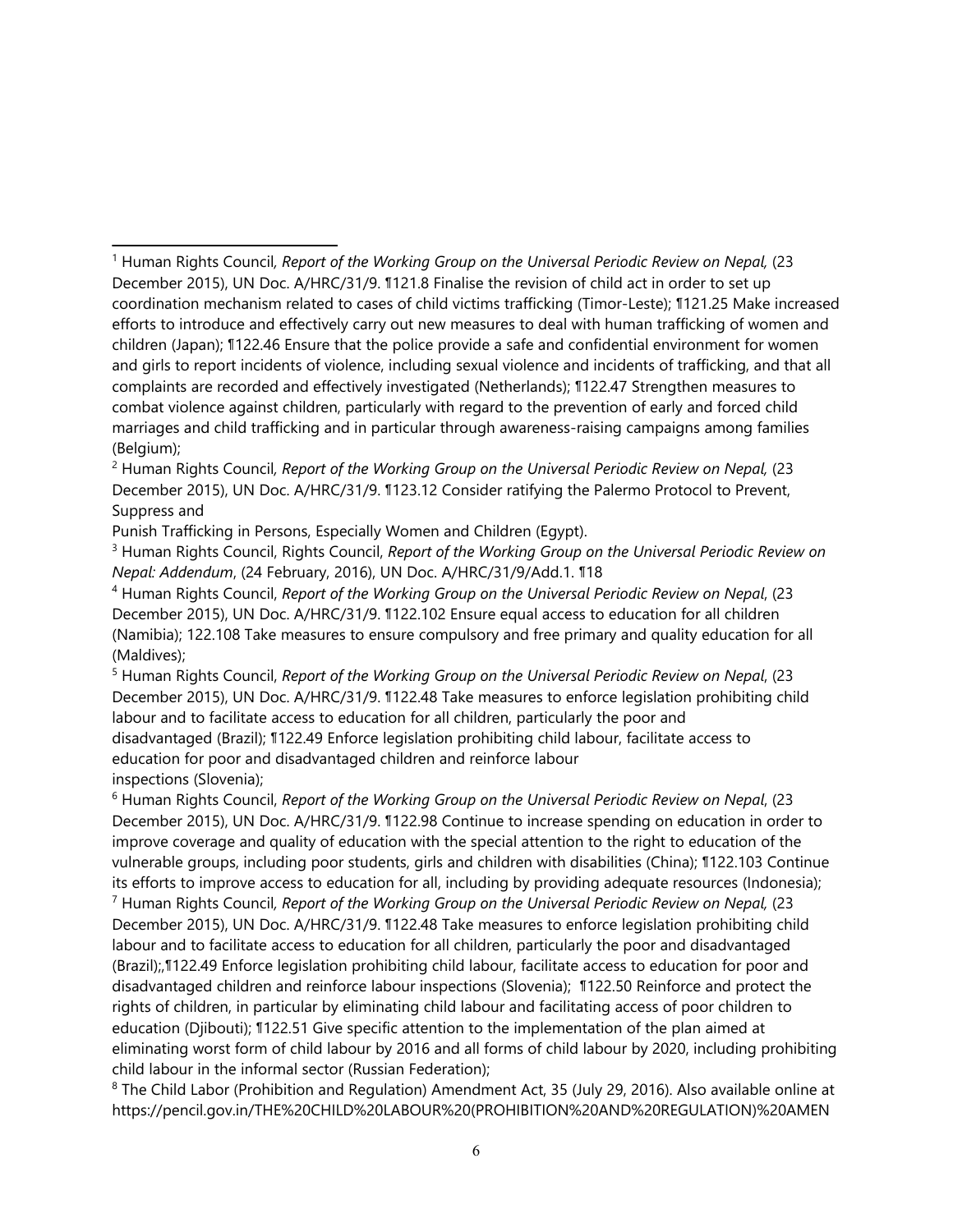[DMENT%20ACT,%202016\(1\).pdf](https://pencil.gov.in/THE%20CHILD%20LABOUR%20(PROHIBITION%20AND%20REGULATION)%20AMENDMENT%20ACT,%202016(1).pdf)

<sup>9</sup> Constitution of Nepal, Art. 29 (3). Also available online at

[http://www.lawcommission.gov.np/en/archives/category/documents/prevailing-](http://www.lawcommission.gov.np/en/archives/category/documents/prevailing-law/constitution/constitution-of-nepal)

[law/constitution/constitution-of-nepal](http://www.lawcommission.gov.np/en/archives/category/documents/prevailing-law/constitution/constitution-of-nepal)

<sup>10</sup>Nepal Law Commission, Human Trafficking and Transportation (Control) Act, 2064 (July 24, 2007). Also available online at [http://www.lawcommission.gov.np/en/archives/category/documents/prevailing](http://www.lawcommission.gov.np/en/archives/category/documents/prevailing-law/statutes-acts/human-trafficking-and-transportation-control-act-2064)[law/statutes-acts/human-trafficking-and-transportation-control-act-2064](http://www.lawcommission.gov.np/en/archives/category/documents/prevailing-law/statutes-acts/human-trafficking-and-transportation-control-act-2064)

11 National Human Rights Commission, *Trafficking in Persons in Nepal*, Office of the Special Rapporteur on Trafficking in Persons (OSRT), (Lalitapur, Nepal: September 2018). Also available online at [http://www.nhrcnepal.org/nhrc\\_new/doc/newsletter/NHRC\\_National\\_Report\\_TIP\\_in\\_Nepal\\_September\\_201](http://www.nhrcnepal.org/nhrc_new/doc/newsletter/NHRC_National_Report_TIP_in_Nepal_September_2018.pdf) [8.pdf](http://www.nhrcnepal.org/nhrc_new/doc/newsletter/NHRC_National_Report_TIP_in_Nepal_September_2018.pdf) (Accessed March 20, 2020), XIII.

12 International Labor Organization, *Eliminating Child Labour in Nepal: Facts, Figures, Commitments and Action,* June 12, 2012. Also available online at [http://www.ilo.org/wcmsp5/groups/public/---asia/---ro](http://www.ilo.org/wcmsp5/groups/public/---asia/---ro-bangkok/---ilo-kathmandu/documents/projectdocumentation/wcms_182777.pdf)[bangkok/---ilo-kathmandu/documents/projectdocumentation/wcms\\_182777.pdf](http://www.ilo.org/wcmsp5/groups/public/---asia/---ro-bangkok/---ilo-kathmandu/documents/projectdocumentation/wcms_182777.pdf)

13 Kate Moore, *Exploitation the New Danger for Nepal'<sup>s</sup> Children,* UNICEF, Jul. 23, 2015, <http://www.unicef.org.au/blog/july-2015/exploitation-the-new-danger-for-nepal-s-children>

<sup>14</sup> "Nepal Earthquake: More than 160 Trafficked Nepalis Rescued by India in Aftermath of Nepal Earthquake." ABC News. 14 Feb 2016. Available at [https://www.abc.net.au/news/2016-02-15/nepal](https://www.abc.net.au/news/2016-02-15/nepal-earthquakes-cause-spike-in-human-trafficking/7168398)[earthquakes-cause-spike-in-human-trafficking/7168398](https://www.abc.net.au/news/2016-02-15/nepal-earthquakes-cause-spike-in-human-trafficking/7168398)

<sup>15</sup> "The Trafficking of women and children spreads to interiors of Meghalaya." The Shillong Times, Feb. 14, 2016, [http://www.theshillongtimes.com/2016/02/14/trafficking-of-women-and-children-spreads-to](http://www.theshillongtimes.com/2016/02/14/trafficking-of-women-and-children-spreads-to-interiors-of-meghalaya/)[interiors-of-meghalaya/](http://www.theshillongtimes.com/2016/02/14/trafficking-of-women-and-children-spreads-to-interiors-of-meghalaya/)

<sup>16</sup> United Nations International Children's Emergency Fund (UNICEF),, "Safe from Nepal's Child Traffickers: Protecting Children After the Earthquakes in Nepal," accessed 1 July 2020, *available at*

<https://www.unicef.org.uk/protecting-children-from-trafficking-nepal-earthquakes/>.

<sup>17</sup>National Human Rights Commission, Trafficking in Persons in Nepal, Office of the Special Rapporteur on Trafficking in Persons (OSRT), (Lalitapur, Nepal: September 2018). Also available online at [http://www.nhrcnepal.org/nhrc\\_new/doc/newsletter/NHRC\\_National\\_Report\\_TIP\\_in\\_Nepal\\_September\\_201](http://www.nhrcnepal.org/nhrc_new/doc/newsletter/NHRC_National_Report_TIP_in_Nepal_September_2018.pdf) [8.pdf](http://www.nhrcnepal.org/nhrc_new/doc/newsletter/NHRC_National_Report_TIP_in_Nepal_September_2018.pdf)

18 Chandan Kumar Mandal, *Nearly 1.5 Million Nepali at risk of human trafficking, repor<sup>t</sup> says,* Kathmandu Post, August 6, 2019, [https://kathmandupost.com/national/2019/08/06/nearly-1-5-million-nepali-at-risk](https://kathmandupost.com/national/2019/08/06/nearly-1-5-million-nepali-at-risk-of-human-trafficking-while-35-000-trafficked-last-year-nhrc-report.)[of-human-trafficking-while-35-000-trafficked-last-year-nhrc-report.](https://kathmandupost.com/national/2019/08/06/nearly-1-5-million-nepali-at-risk-of-human-trafficking-while-35-000-trafficked-last-year-nhrc-report.)

19 U.S. Department of State, *Trafficking in Persons Report 2020: Nepal*, (June 25, 2020). Available at <https://www.state.gov/wp-content/uploads/2020/06/2020-TIP-Report-Complete-062420-FINAL.pdf> (accessed July 7, 2020.)

<sup>20</sup> National Human Rights Commission, Trafficking in Persons in Nepal, Office of the Special Rapporteur on Trafficking in Persons (OSRT), (Lalitapur, Nepal: September 2018). Also available online at [http://www.nhrcnepal.org/nhrc\\_new/doc/newsletter/NHRC\\_National\\_Report\\_TIP\\_in\\_Nepal\\_September\\_201](http://www.nhrcnepal.org/nhrc_new/doc/newsletter/NHRC_National_Report_TIP_in_Nepal_September_2018.pdf) [8.pdf](http://www.nhrcnepal.org/nhrc_new/doc/newsletter/NHRC_National_Report_TIP_in_Nepal_September_2018.pdf), 79.

<sup>21</sup> "The Trafficking of women and children spreads to interiors of Meghalaya." The Shillong Times, Feb. 14, 2016, [http://www.theshillongtimes.com/2016/02/14/trafficking-of-women-and-children-spreads-to](http://www.theshillongtimes.com/2016/02/14/trafficking-of-women-and-children-spreads-to-interiors-of-meghalaya/)[interiors-of-meghalaya/](http://www.theshillongtimes.com/2016/02/14/trafficking-of-women-and-children-spreads-to-interiors-of-meghalaya/)

<sup>22</sup> Source on file with author (July 7, 2020.)

<sup>23</sup> Source on file with author (July 7, 2020.)

<sup>24</sup> Source on file with author (July 7, 2020.)

<sup>25</sup> Source on file with author (July 7, 2020.)

<sup>26</sup> Source on file with author (July 7, 2020.)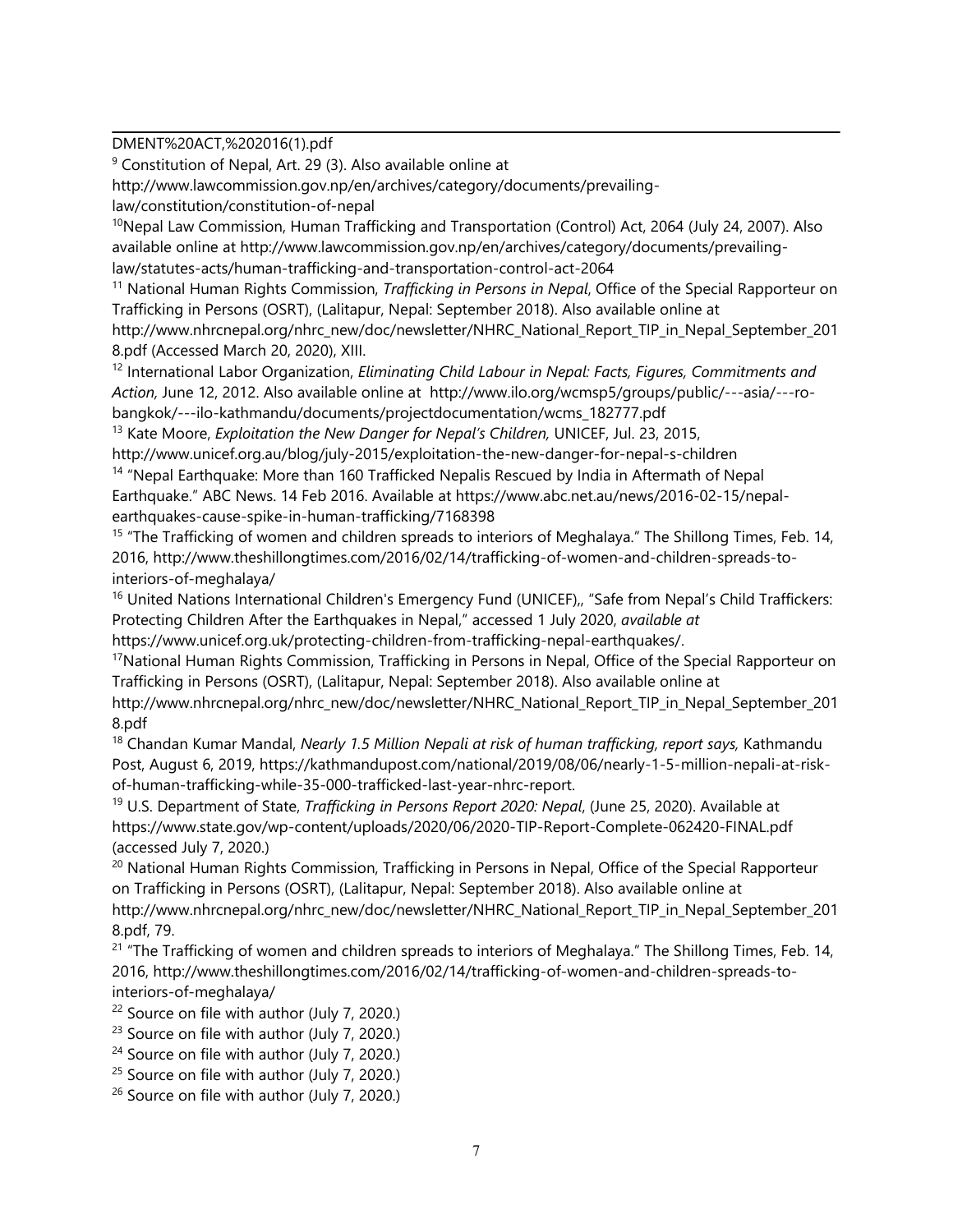<sup>27</sup> World Education News and Reviews, *Education System Profiles: Education in Nepal,* (April 3, 2018), <https://wenr.wes.org/2018/04/education-in-nepal>(Accessed March 20, 2020).

<sup>28</sup> United Nations International Children's Emergency Fund (UNICEF), "Education" accessed July 2, 2020, [https://www.unicef.org/nepal/education#:~:text=Education%20is%20a%20fundamental%20human,the%2](https://www.unicef.org/nepal/education#:~:text=Education%20is%20a%20fundamental%20human,the%20way%20through%20secondary%20school.&text=770%2C000%20children%20aged%205%2D12%20years%20are%20still%20out%20of%20school.) [0way%20through%20secondary%20school.&text=770%2C000%20children%20aged%205%2D12%20years](https://www.unicef.org/nepal/education#:~:text=Education%20is%20a%20fundamental%20human,the%20way%20through%20secondary%20school.&text=770%2C000%20children%20aged%205%2D12%20years%20are%20still%20out%20of%20school.) [%20are%20still%20out%20of%20school.](https://www.unicef.org/nepal/education#:~:text=Education%20is%20a%20fundamental%20human,the%20way%20through%20secondary%20school.&text=770%2C000%20children%20aged%205%2D12%20years%20are%20still%20out%20of%20school.)

<sup>29</sup> World Education News and Reviews, *Education System Profiles: Education in Nepal.* (April 3, 2018). Available at <https://wenr.wes.org/2018/04/education-in-nepal> (Accessed March 20, 2020).

30 United Nations Educational, Scientific and Cultural Organization (UNESCO), *Championing girls' right to education in Nepal*, (September 11, 2019). Available at

<https://en.unesco.org/news/championing-girls-right-education-nepal> (Accessed July 6, 2020).

<sup>31</sup> United Nations International Children's Emergency Fund (UNICEF), "Education" accessed July 2, 2020, https://www.unicef.org/nepal/education#:~:text=Education%20is%20a%20fundamental%20human,the%2 0way%20through%20secondary%20school.&text=770%2C000%20children%20aged%205%2D12%20years %20are%20still%20out%20of%20school.

 $32$  Interviews conducted by The Advocates in Kathmandu and Sankhu, Nepal (2015-2019) (on file with author).

<sup>33</sup> World Education News and Reviews. *Education System Profiles: Nepal.* (April 3, 2018), available at <https://wenr.wes.org/2018/04/education-in-nepal> (Accessed March 20, 2020).

<sup>34</sup> Interview conducted with students at the Sankhu-Palubari Community School by The Advocates for Human Rights (March 2015) (on file with author).

<sup>35</sup> Interview conducted with students at the Sankhu-Palubari Community School by The Advocates for Human Rights (March 2015) (on file with author).

 $^{\rm 36}$  U.S. Department of State, Country Reports on Human Rights Practices in 2019: Nepal, Bureau of Democracy, Human Rights and Labor (April 13, 2016). Available online at

https://www.state.gov/reports/2019-country-reports-on-human-rights-practices/nepal/ (Accessed July 6, 2020.)

<sup>37</sup> World Education News and Reviews. *Education System Profiles: Nepal.* (April 3, 2018), available at <https://wenr.wes.org/2018/04/education-in-nepal> (Accessed March 20, 2020).

38 Anil Paudel, *For Girls in Nepal, an Education Gap Hinders the Transition to Work,* Bookings, Jun. 26, 2019, [https://www.brookings.edu/blog/education-plus-development/2019/06/26/for-girls-in-nepal-an](https://www.brookings.edu/blog/education-plus-development/2019/06/26/for-girls-in-nepal-an-educational-gap-hinders-the-transition-to-work/)[educational-gap-hinders-the-transition-to-work/](https://www.brookings.edu/blog/education-plus-development/2019/06/26/for-girls-in-nepal-an-educational-gap-hinders-the-transition-to-work/)

<sup>39</sup> Interviews conducted by The Advocates in Kathmandu and Sankhu, Nepal (2015-2019) (on file with author).

<sup>40</sup> U.S. Department of State, Country Reports on Human Rights Practices in 2019: Nepal, Bureau of Democracy, Human Rights and Labor (April 13, 2016). Available online at

<https://www.state.gov/reports/2019-country-reports-on-human-rights-practices/nepal/> (Accessed July 6, 2020.)

<sup>41</sup> Human Rights Watch, "Child Marriage n Nepal," (September 8, 2016),

<https://www.hrw.org/report/2016/09/09/our-time-sing-and-play/child-marriage-nepal>

<sup>42</sup> Human Rights Watch, "Nepal: Barriers to Inclusive Education," (September 13, 2018),

https://www.hrw.org/news/2018/09/13/nepal-barriers-inclusive-education.

<sup>43</sup> Human Rights Watch, "Nepal: Barriers to Inclusive Education," (September 13, 2018), <https://www.hrw.org/news/2018/09/13/nepal-barriers-inclusive-education>.

<sup>44</sup> Human Rights Watch, "Nepal: Barriers to Inclusive Education," (September 13, 2018),

<https://www.hrw.org/news/2018/09/13/nepal-barriers-inclusive-education>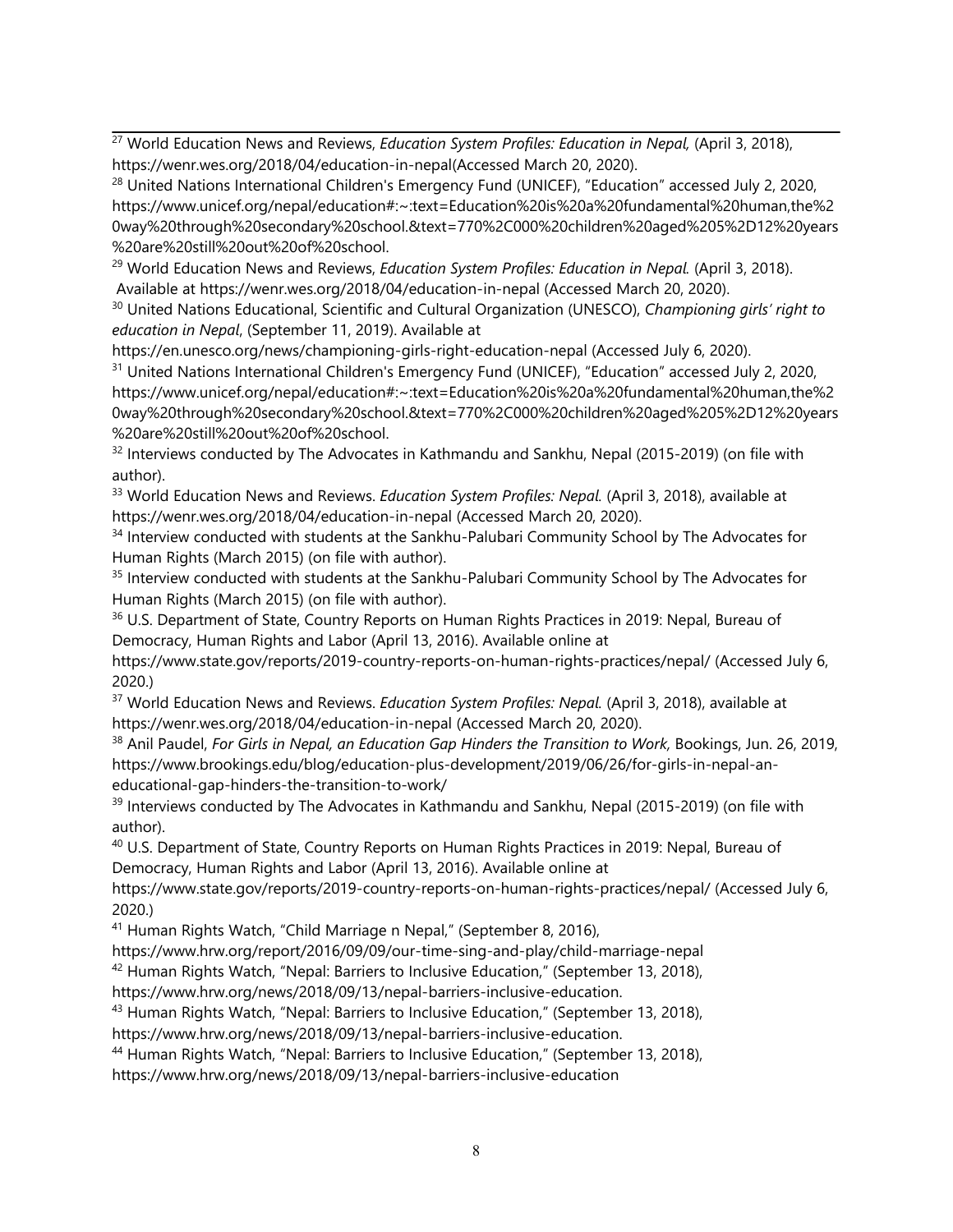<sup>45</sup> Nepal Law Commission, Child Labor (Prohibition and Regulation) Act, 2056 (June 2, 2000). Also available

online at <http://www.lawcommission.gov.np/en/archives/12227>

46 National Human Rights Commission, *Trafficking in Persons in Nepal,* Office of the Special Rapporteur on Trafficking in Persons (OSRT), (Lalitapur, Nepal: September 2018). Also available online at

[http://www.nhrcnepal.org/nhrc\\_new/doc/newsletter/NHRC\\_National\\_Report\\_TIP\\_in\\_Nepal\\_September\\_201](http://www.nhrcnepal.org/nhrc_new/doc/newsletter/NHRC_National_Report_TIP_in_Nepal_September_2018.pdf) [8.pdf](http://www.nhrcnepal.org/nhrc_new/doc/newsletter/NHRC_National_Report_TIP_in_Nepal_September_2018.pdf)

47 *Government Drafts Action Plan to Eliminate Child Labor,* The Himalayan Times, February 1, 2020, <https://thehimalayantimes.com/kathmandu/government-drafts-action-plan-to-eliminate-child-labour/>. <sup>48</sup>International Labour Organization, Child Labour in Nepal,

[https://www.ilo.org/kathmandu/areasofwork/child-labour/lang--en/index.htm](https://advrights.sharepoint.com/sites/UNSubmissions/Documents/2020%20UN%20Submissions/Nepal%20UPR/,%20%20https:/www.ilo.org/kathmandu/areasofwork/child-labour/lang--en/index.htm) (Accessed July 6, 2020) 49 International Labour Organization, *Measuring children'<sup>s</sup> work In South Asia: Perspectives from National Household Surveys*, by Sherin Khan and Scott Lyon (International Training Centre of the ILO, Turin – Ital, 2015). Also available online at [https://www.ilo.org/wcmsp5/groups/public/---asia/---ro-bangkok/---sro](https://www.ilo.org/wcmsp5/groups/public/---asia/---ro-bangkok/---sro-new_delhi/documents/publication/wcms_359371.pdf)[new\\_delhi/documents/publication/wcms\\_359371.pdf](https://www.ilo.org/wcmsp5/groups/public/---asia/---ro-bangkok/---sro-new_delhi/documents/publication/wcms_359371.pdf)

50 Government of Nepal National Planning Commission, *Sustainable Development Goals Status and Roadmap: 2016-2030*, (Kathmandu, Nepal: Government of Nepal, December 2017). ¶ Table 8. Also available online at [https://www.np.undp.org/content/nepal/en/home/library/sustainable-development](https://www.np.undp.org/content/nepal/en/home/library/sustainable-development-goals-national-report---nepal/sustainable-development-goals-status-and-roadmap-2016-2030.html)goa[ls-national-report---nepal/sustainable-development-goals-status-and-roadmap-2016-2030.html](https://www.np.undp.org/content/nepal/en/home/library/sustainable-development-goals-national-report---nepal/sustainable-development-goals-status-and-roadmap-2016-2030.html)

51 Anita Shrestha, *Brick Kilns Still <sup>a</sup> Hub of Child Labor: Study,* The Himalayan Times, Jun. 12, 2017, <https://thehimalayantimes.com/kathmandu/brick-kilns-still-hub-child-labour-study/>

52 International Labour Organization, *Measuring children'<sup>s</sup> work In South Asia: Perspectives from National Household Surveys*, by Sherin Khan and Scott Lyon (International Training Centre of the ILO, Turin – Ital, 2015). Also available online at https://www.ilo.org/wcmsp5/groups/public/---asia/---ro-bangkok/---sronew\_delhi/documents/publication/wcms\_359371.pdf

<sup>53</sup>Nepal Law Commission, Human Trafficking and Transportation (Control) Act, 2064 (July 24, 2007). Also available online at http://www.lawcommission.gov.np/en/archives/category/documents/prevailinglaw/statutes-acts/human-trafficking-and-transportation-control-act-2064

54 International Labor Organization, *Eliminating Child Labour in Nepal: Facts, Figures, Commitments and Action,* June 12, 2012. Also available online at [http://www.ilo.org/wcmsp5/groups/public/---asia/---ro](http://www.ilo.org/wcmsp5/groups/public/---asia/---ro-bangkok/---ilo-kathmandu/documents/projectdocumentation/wcms_182777.pdf)[bangkok/---ilo-kathmandu/documents/projectdocumentation/wcms\\_182777.pdf](http://www.ilo.org/wcmsp5/groups/public/---asia/---ro-bangkok/---ilo-kathmandu/documents/projectdocumentation/wcms_182777.pdf)

55 U.S. Department of State, *Trafficking in Persons Report 2020: Nepal*, (June 25, 2020), available <https://www.state.gov/wp-content/uploads/2020/06/2020-TIP-Report-Complete-062420-FINAL.pdf> (accessed July 7, 2020.)

56 U.S. Department of State, *Trafficking in Persons Report 2020: Nepal*, (June 25, 2020), available <https://www.state.gov/wp-content/uploads/2020/06/2020-TIP-Report-Complete-062420-FINAL.pdf> (accessed July 7, 2020.)

<sup>57</sup> Interview conducted with students at the Sankhu-Palubari Community School by The Advocates for Human Rights (March 2015) (on file with author).

 $^{58}$  Interview conducted with students at the Sankhu-Palubari Community School by The Advocates for Human Rights (March 2015) (on file with author).

<sup>59</sup> Id.

 $^{60}$  ILO and UNICEF, COVID-19 and Child Labor: A Time of Crisis, a Time to Act, (New York: June 2020). Also available online at https://www.unicef.org/sites/default/files/2020-06/COVID-19-and-Childlabour-2020.pdf

61 I International Labor Organization and the United Nations Children'<sup>s</sup> Fund, *COVID-19 and Child Labor: A Time of Crisis, <sup>a</sup> Time to Act*, <sup>a</sup> Time to Act, (New York: June 2020), 11. Also available online at